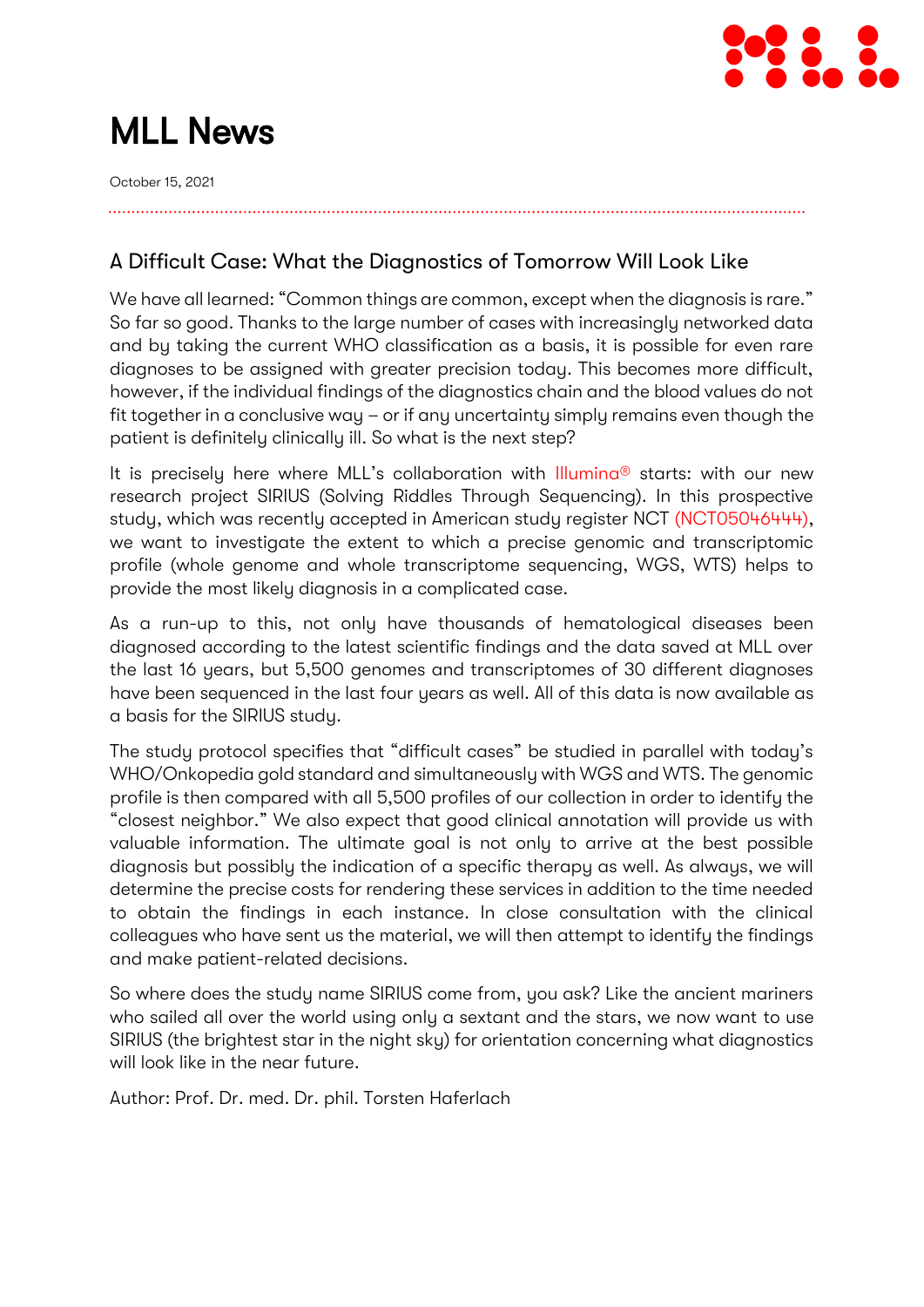



# We value your opinion!

Our goal is to offer top-notch leukemia diagnostic services to patients and strive for continuous improvement. We therefore want to find out how satisfied and happy the senders of samples are with our services. We take your feedback very seriously and use it as a tool for self-improvement.

We would appreciate if you could spare 10 minutes of your time to complete our anonymous survey. Please use the opportunity to evaluate the cooperation with us and give us specific feedback. The following link will take you to the survey. The survey will be conducted until October 31, 2021.

# [Start survey](https://ntgt.de/ra/s.aspx?s=447615X95957420X67727)

Thank you very much for taking part. We look forward to your feedback!

From Genome to Exome to RNA Sequencing – an Interview Regarding Our New MLLSEQ Sequencing Service

MLLSEQ is the name of the sequencing service and the affiliate company of MLL Münchner Leukämielabor that was relaunched around five months ago. With the slogan, "We are the next generation – Sequencing Service," MLLSEQ is offering its extensive next generation sequencing (NGS) knowledge – from library preparation to sequencing only – along with detailed bioinformatic processing and visualization of the data generated. Along with the strategic reorientation on 6/1/2021 there have been a lot of changes: Ever since, MLLSEQ – formerly MLL Dx – has sported a new name and outfit, with the color *deep purple* dominating its new brand identity, the corporate design, and above all its new logo. The website [https://mllseq.com/h](https://mllseq.com/)as been completely overhauled as well.

So why the change from MLL Dx to MLLSEQ? What has changed since the reorientation of the label? And how exactly are the sequencing processes at MLLSEQ run? So, it's high time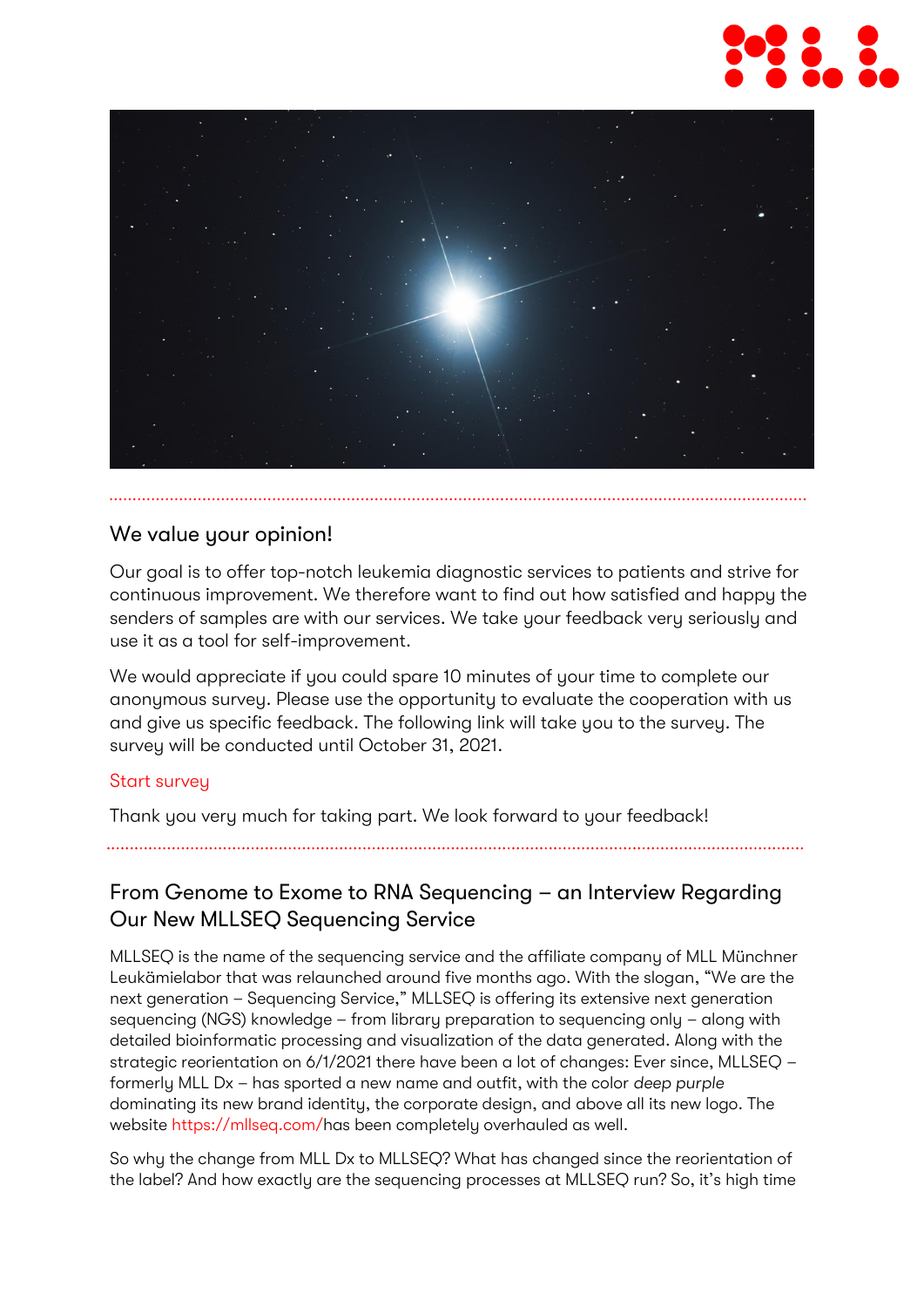

for a talk with Dr. rer. nat. Manja Meggendorfer, head of the areas of "Molecular Genetics" and "Research and Development" at MLL.

#### Sarah Kurz (S): Manja, together with BLACKSPACE design studio, you have created the new brand and corporate identity plus a new website in an exciting process. What led you to do this?

Manja Meggendorfer (M): *There is truly a demand for high-throughput sequencing services.*  We offer the sequencing capacity and corresponding know-how, coupled with the rapid *processing times that we know and practice based on our everyday work with acute diseases. However, since these same qualifications are used in various fields besides leukemia diagnostics, it became clear to us that we had to make a fresh start with our sequencing service itself and become more independent. With the new label, logo, and associated website, we want to call attention to our sequencing service – even outside of routine leukemia diagnostics.* 



#### S: And how have things been for you since the strategic reorientation? What has changed since then?

M: *With MLLSEQ, we are able to introduce ourselves and present what we offer in a whole new way that would not have been possible for us as a clinical diagnostics laboratory. Our new website and presence in social media alone has reaped a lot of positive feedback on our new label and its reception; its reach is very different, as we are able to support international scientists from a vast range of fields.* 

#### S: From genome to exome to RNA sequencing – the new MLLSEQ website provides detailed information on your sequencing offer and the different services. Can anyone interested in a specific sequencing service get in touch with you?

M: *Yes, that's right. We see ourselves as a partner in science, and we are glad to provide support right from the project planning phase by bringing our experience to bear with regard to what is possible from a sequencing perspective, where boldness or caution is advised, and which controls for clean bioinformatic processing are necessary. Naturally, there are plenty of scientists who have an extremely high level of expertise in the field themselves. For them, we are also happy to offer our sequencing-only service, where we sequence even completely prepared libraries precisely according to the desired requirements.* 

## S: For example, let's say that an international client wants to commission MLLSEQ to perform genome sequencing. What do the next steps look like? It would be great if you could give us a glimpse of what goes on at MLLSEQ on a normal day.

M: *Our new website lists various ways of contacting us: either via a contact form or "Request a quote" along with specific information on the sequencing project. We put together a suitable offer based on that. And then the sample can be sent to us. After arriving at the laboratory, each sample is given a barcode for tracking and is entered into the database*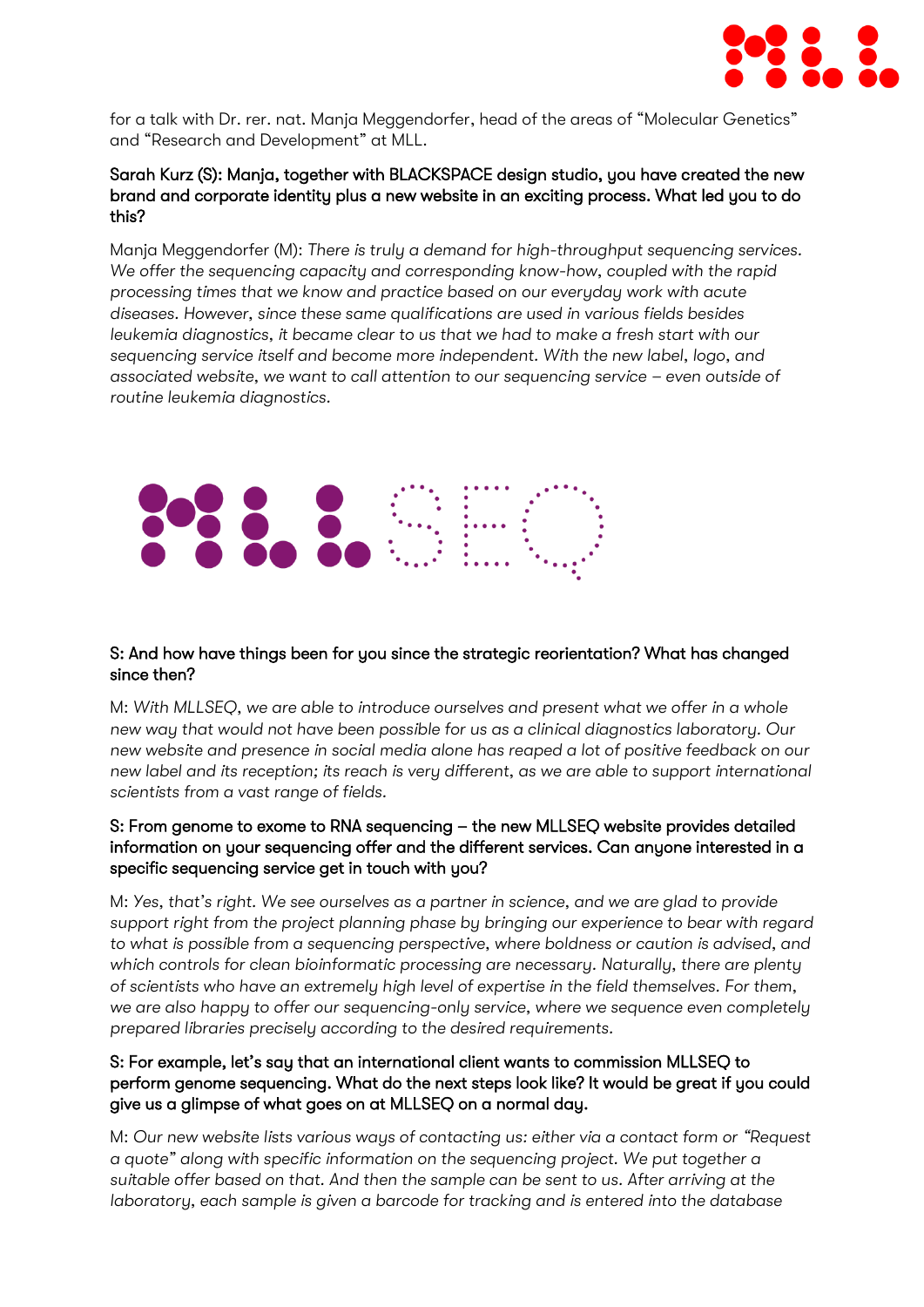

*used to define the analysis being conducted. A single genome analysis takes ten days on average. Along with a list of the quality controls performed, our client receives either a data table or the links for downloading the fastq files. This depends entirely on the request.* 

## S: Can you say which projects MLLSEQ will be working on in the future and how the service and brand will be developing further in the upcoming months and years?

M: *Whole exome sequencing (WES) and RNA sequencing are increasingly in demand. More and more, we are receiving single-cell RNA sequencing as a finished library for sequencing. Liquid biopsy is yet another promising area that is gaining in importance in solid oncology. We have learned that having important industrial partners at our side is extremely helpful. For example, we are working closely together with Illumina and are [Propel-certified,](https://emea.illumina.com/services/service-partners-and-programs/propel-certified-labs.html) which makes us stand out as a sequencing service provider. Likewise, we are striving with IDT – Integrated DNA Technologies, where we procure our panel samples - to develop quick service for custom panels. And I can think of other technology providers off the top of my head as well with whom we could work together on projects and further development.* 

S: Thank you very much for your time and the exciting interview.



*Dr. rer. nat. Manja Meggendorfer is a graduate biologist and head of the areas of Molecular Genetics and Research and Development at MLL Münchner Leukämielabor. After her studies in Tübingen and Munich, she completed her doctorate in the field of cell nuclear architecture at LMU Munich (human genetics) in close collaboration with the Institute of Virology at the Munich Helmholtz Center. During her postdoc time, she focused on the research of HIV in neuronal stem cells before switching to MLL 10 years ago to work as a scientist in leukemia diagnostics. Through her postgraduate studies resulting in an MBA in Health Care Management, she is qualified not only for scientific publications, the molecular genetic findings of our leukemia samples, but also for the transfer of new technologies into routine molecular genetic diagnostics. She owes her considerable expertise in the field of next generation sequencing not least to her leadership in the 5000 genome project within MLL.*

# Author: Sarah Kurz

Good Findings Start with Preanalytics – Our Sample Receipt Area Introduces Itself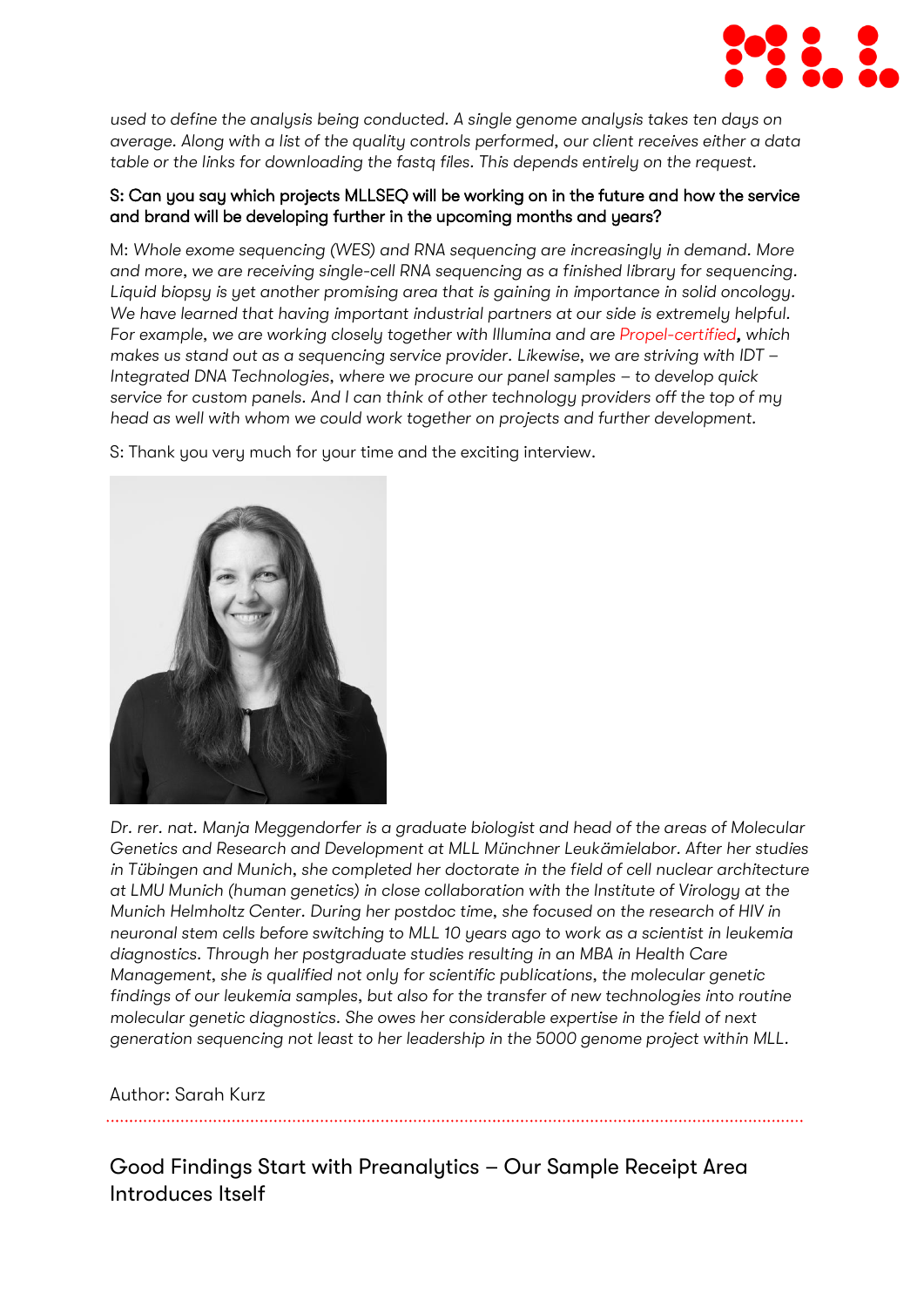

*Every day, the MLL team focuses its combined efforts on making it possible for patients around the world to receive the best therapy thanks to quick and targeted leukemia diagnostics. But how does a normal workday look for the 200 or so employees? What are the different departments and areas? Our new magazine series "Introducing MLL" will be offering you a glimpse into our laboratory. In the first part, we want to present our Sample Receipt area.*



The Sample Receipt area is where all patient samples first arrive at MLL and is therefore the first place where the sample material undergoes a quality inspection. The Sample Receipt employees receive the samples, and they record and check the patient master data, the sender data, and the quantity and type of sample material. It is at this time that all sample containers are labeled with a unique barcode, which allows the samples to be unambiguously identified at all times and is used to steer them in the laboratory information system as they pass through MLL.

# Sample Receipt Team and Order Control

Eight Sample Receipt employees under the technical leadership of Mr. Florian Wimmer are responsible for this initial step. Most of the team members are medical specialists, periodically assisted by working students over the past few months.

In order to guarantee the senders of samples the highest possible quality, every work step at MLL is subject to strict guidelines and requirements. This process starts as soon as a sample is received at our laboratory: Together with medical laboratory assistants from the various analytical areas, the Sample Receipt employees check whether the sample material is suitable for the analyses requested. In addition, each submitted sample is examined by the scientists and physicians at MLL in view of the clinical question involved. This stringent order control process guarantees that all submitted samples are checked individually to ensure the very highest level of quality in the subsequent analysis. We contact the physician who sent in the sample whenever anything is unclear or there are questions, such as [if the type of sample](https://www.mll.com/aktuelles/magazin/mll-aktuell/in-eigener-sache-optimierung-der-servicequalitaet.html)  [material is unsuitable for the analyses.](https://www.mll.com/aktuelles/magazin/mll-aktuell/in-eigener-sache-optimierung-der-servicequalitaet.html)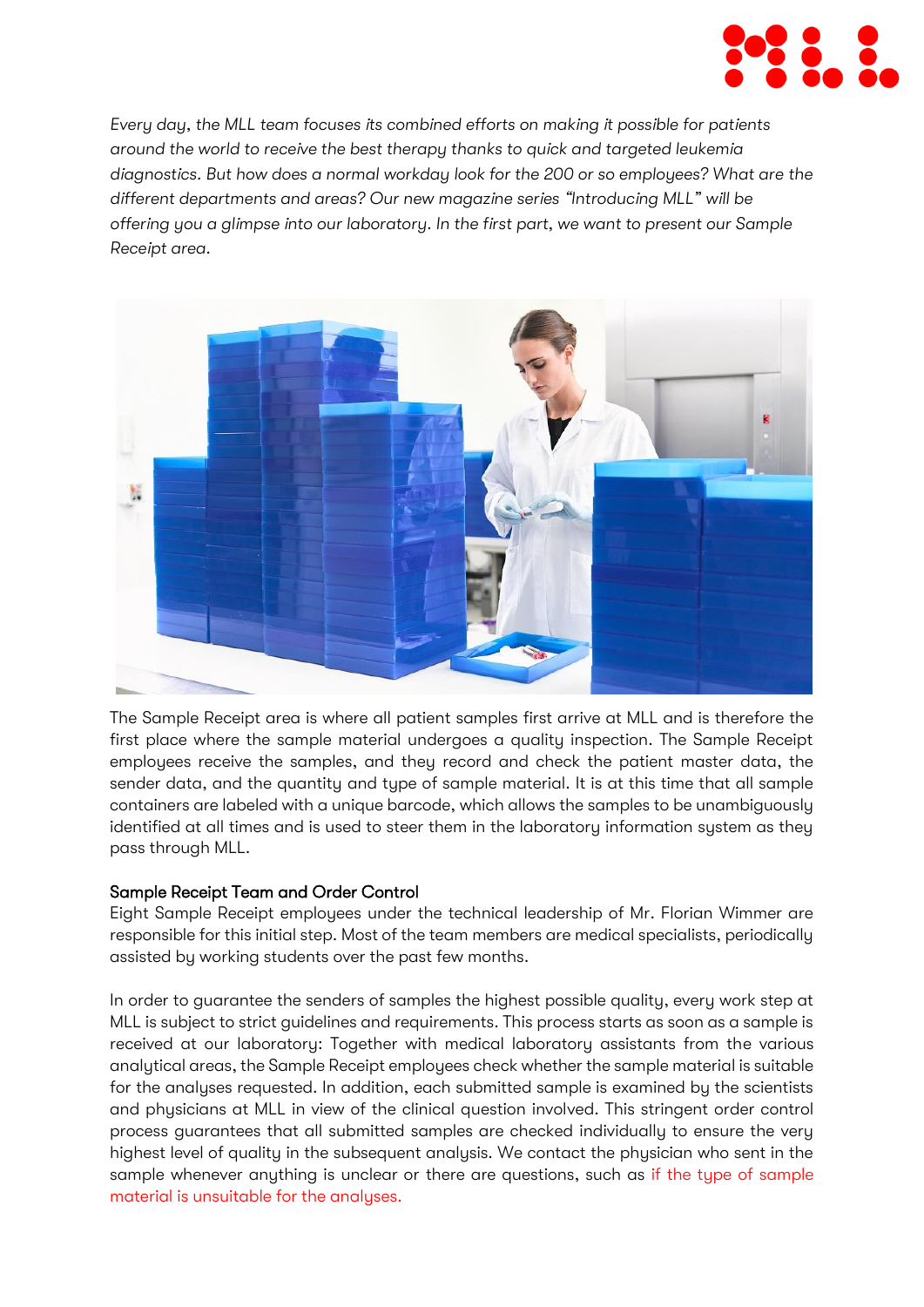

# A Typical Workday

A typical workday in the MLL Sample Receipt area starts with recording the samples we receive in the mail and from courier services. Since many samples are received at the same time and need to be distributed quickly to the analytics areas, these peak times demand particularly careful and efficient work from our employees. After this phase, the employees in the Sample Receipt area manage any necessary follow-up tasks that arise from the initial results of the cytomorphology or immunophenotyping or are initiated by the senders themselves. In addition, phone calls are answered, missing billing information is filled in, and shipping materials are sent to the senders. The Sample Receipt area is therefore a central hub between the individual MLL analysis areas on the one hand and the senders on the other.

#### **Outlook**

In the future, the consistent promotion of automation and digitalization in the sample receipt process will be critical. Sample transport systems can assist the employees in distributing the samples. By [expanding the electronic order entry system,](https://www.mll.com/aktuelles/magazin/mll-aktuell/muenchner-leukaemielabor-entwickelt-digitale-order-entry-plattform.html) we want to increase direct communication between the physician information system and the laboratory information sustem - not only to minimize the chance of confusion and thereby achieve even greater patient safety but also to optimize the transmission of findings and follow-up management for the senders.

Author: Assoc. Prof. Gregor Hörmann, MD, PhD

# Important dates

# Oncological Symposium 2021

Oncological Symposium 2021 will take place on November 5, 2021. The successful symposium series "From Biomarkers to Therapy" will be entering its third round. The event offers insights into modern oncological precision medicine, which combines innovative diagnostic methods and therapeutic strategies into a greater whole. The symposium will take place virtually and also as a face-to-face event at MLL Münchner Leukämielabor. As a new subscriber to the MLL Newsletter, you will receive a discount for the basic ticket ( $E49.00$  instead of  $E79.00$ ) by entering the code OS21MLL.

[More information and a link for registration can be found here.](https://www.mll.com/en/news/event/translate-to-english-tag-der-offenen-tuer.html)

Shaping the Medicine of Tomorrow Together

In order to expand our dedicated team, we are looking for medical specialists (m/f/d) with a focus on hematology/oncology, laboratory medicine, or pathology for the area of cytomorphology or for the area of immunophenotyping and for biologists  $(m/f/d)$  with a focus on cytomorphology – to start immediately or at any time.